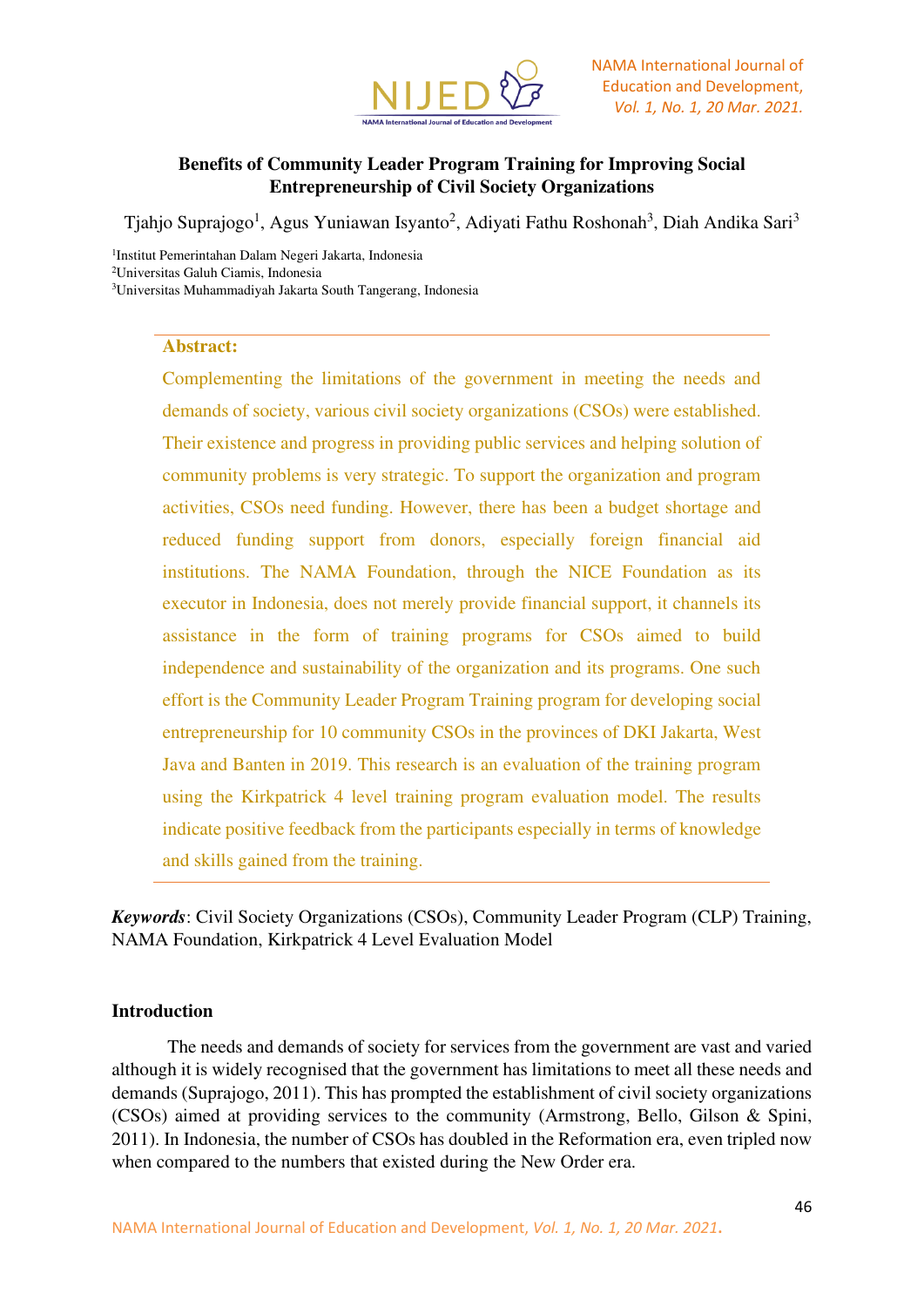

The participation of CSOs is indeed needed by the community in various activities such as providing support to orphans, assisting in disaster management and prevention, teaching knowledge and skills for people with no formal education, identifying foster parents for schoolaged children to help finance the education costs, training of volunteers to become leaders who are capable of driving development and empowerment of society (Herdiansah, Ari Ganjar, Randi, 2016).

In carrying out the program activities, CSOs need funding support. In the beginning, most of the CSOs relied on funding obtained from donations from individual donors, private companies in the form of CSR, and financial assistance from international funding agencies. However, in their development to ensure continuity in helping and facilitating society, these (CSOs) can no longer rely solely on private donations, let alone foreign aid funds. This is partly due to the lack of supporting institutions that can contribute funding to local community organizations. Flexible foreign funding sourced from international agencies that are available to CSOs to carry out their work independently has become increasingly difficult to obtain (Scalon, Alawiyah, Tuti, xxxx; LSM Annual Report Indonesia, 2017).

Responding to these challenges, NAMA Foundation, an international CSO provides support to foundations, associations, and communities engaged in social, educational, humanitarian, and religious activities in Indonesia in the form of social entrepreneurship training called the Community Leader Program (CLP). The purpose of the training is to prepare local CSOs personnel to gain knowledge and skills to enable them to use the strategies, methods, and techniques to develop their social entrepreneurship capabilities. Expected outputs from the training are that participating CSOs will take the initiative to pioneer, create, and even develop productive economic businesses intended to support empowering activities in their communities.

#### **Research Methods**

This study used a qualitative-exploratory approach in the format of evaluation of the Community Leader Program (CLP) organized by the NICE Foundation as the implementer of the NAMA Foundation program in Indonesia that was conducted from October to December 2019. CLP training was given to 10 CSOs in the DKI Jakarta, West Java and Banten provinces as the first phase of a pilot program that is to be delivered over five years. Data was collected through interviews with trainees and trainers, direct observation, documentation, and questionnaire during and after the training. The evaluation of the study used four levels of the Kirkpatrick evaluation model.

Kirkpatrick's Four-Level Training Evaluation consists of levels 1to 4 (Kirkpatrick & Kirkpatrick, 2008). The four levels show the sequence of ways to 54 EDC2020 evaluation of a program. Each level is important and has an impact on the next level. From one level to the next, the process becomes more difficult and is time-consuming, but also provides more valuable information. Level 1 is an evaluation that measures how the reactions of the participants involved in the training are usually expressed in terms of participant satisfaction. The second level is learning, which is the extent to which participants change their attitudes,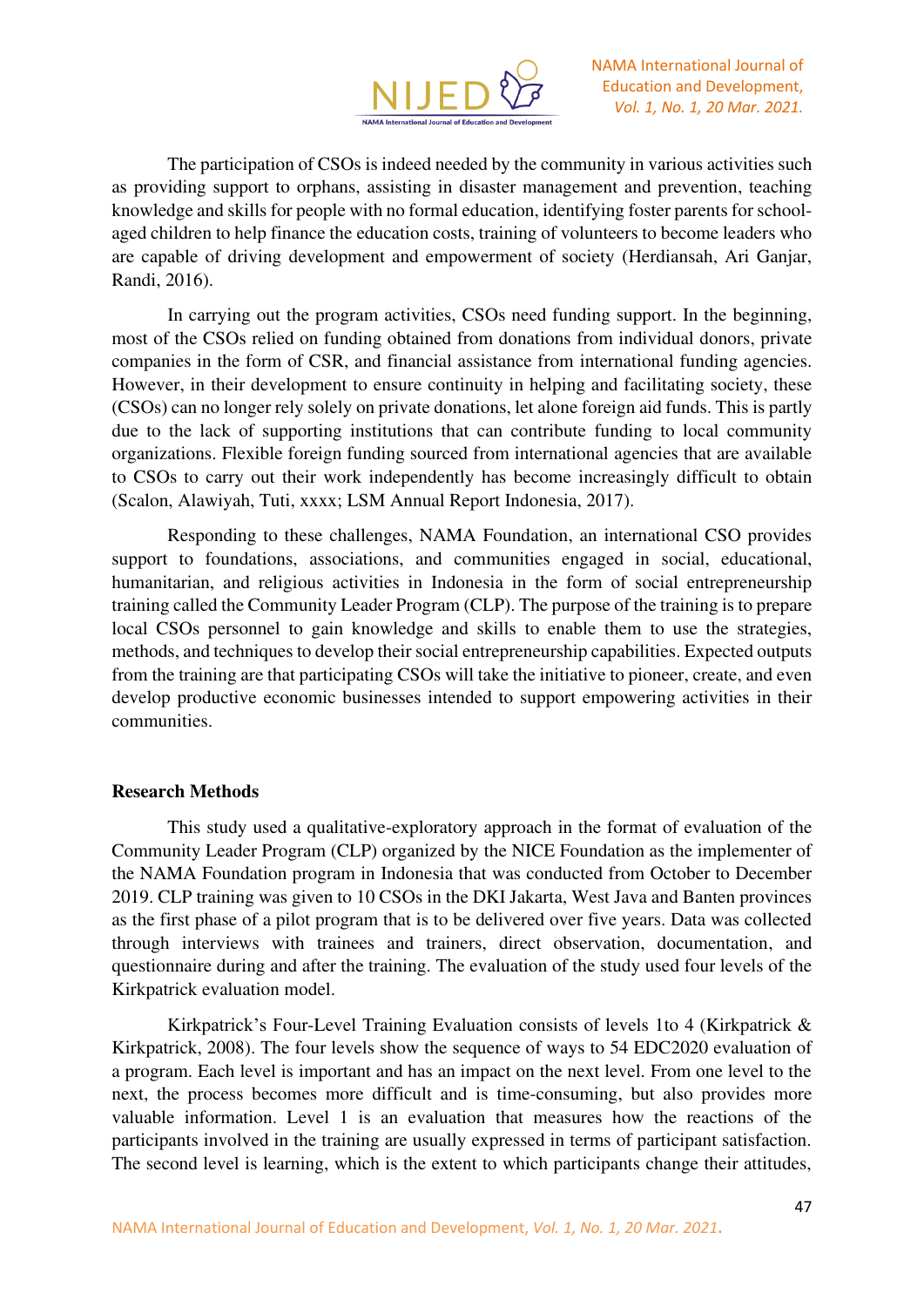

NAMA International Journal of Education and Development, *Vol. 1, No. 1, 20 Mar. 2021.*

improvise knowledge, and/or improve their skills after attending a training program. The third level is behaviour which refers to knowing the extent to which behaviour change has occurred due to trainees' participation in training programs. Level 4 provides the final evaluation of trainees' participation in the training program.

### **Results and Discussion**

Level 1 evaluation is measured by the level of satisfaction concerning the suitability of training with organizational needs indicates that the reaction of participants to the training conducted was very positive (Figure 1). All participants agreed that the training provided by NICE Foundation meets the needs of their respective organizations which includes the content and delivery of the training. Amongst the participants, many viewed CLP training as eyeopening, adding information, widening the mindset and seeing new opportunities as well as exposure to traits and characters that drive or hinder performance in their organizations.



Figure 1: Level 1 Evaluation: Suitability of Training with Organizational Needs

In the second phase of CLP training, participants received training materials on Brainstorming Pattern, Hearing Model, Stakeholder Analysis, Prototype, LFA, Value Proposition, analysis, and problem-solving, which were considered important. In this phase of training, the participants were more inspired by the provision of business planning materials in organizations where such material had never been obtained before. The reaction of the participants to the training remained consistently high at 100% that the training answered their organization's needs. The response from the interviews with participants is that the CLP training teaches participants how to solve problems, build leadership insight and skills, even encouraging social institutions to be supported into profit-making organizations to develop and contribute to all. In addition to increasing knowledge and insights about CSOs and NGOs, the training included methods and tools to solve problems and achieve organizational goals and objectives as well as build ideal leadership criteria.

The comments by the participants which are indicative of the participants' positive reactions to the training reinforce that the training was effective and can be continued. Although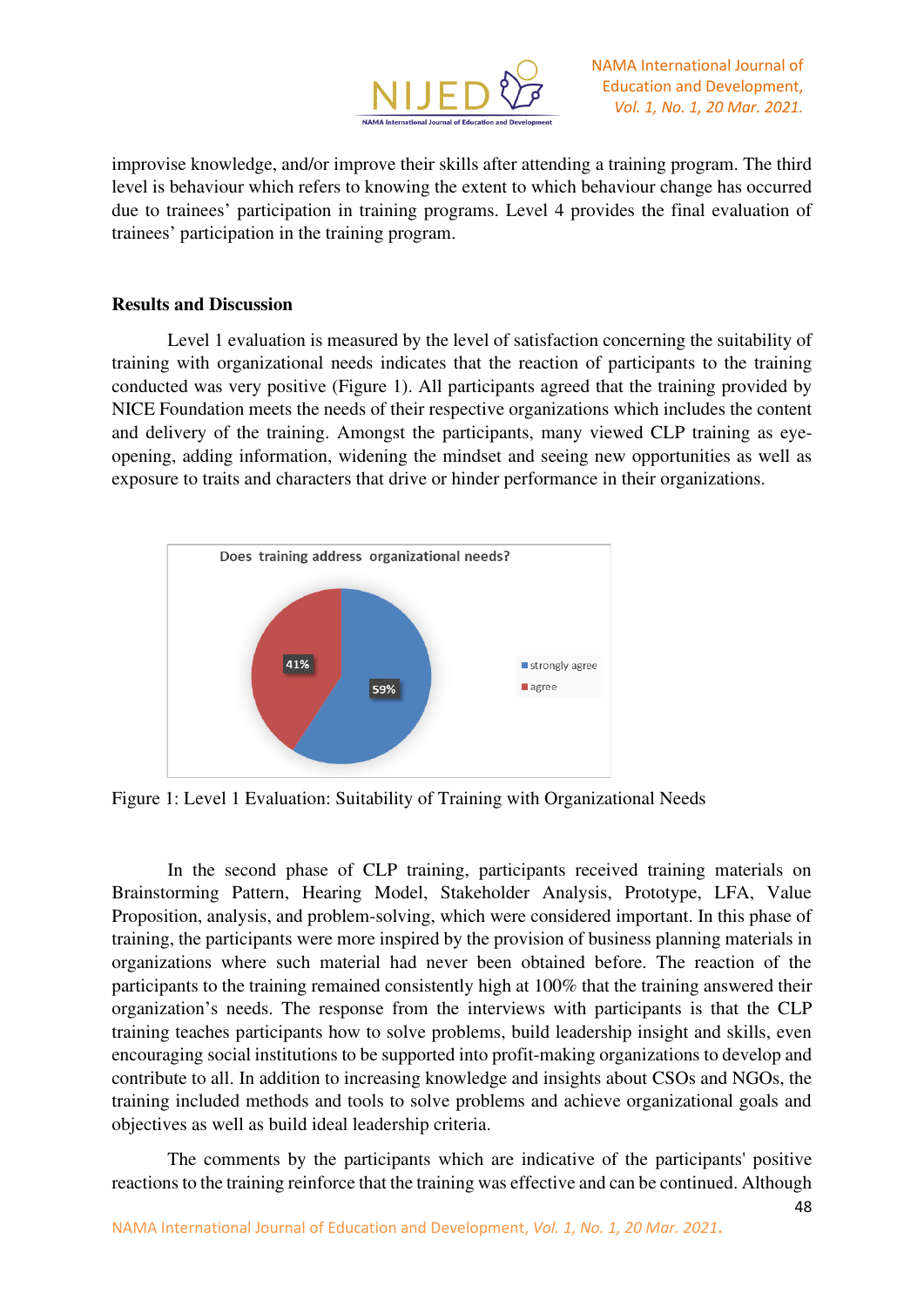

participants' verbal testimony is at Level 1 and in the form of knowledge which is cognitive, it has led to Level 2 which is learning in the Kirkpatrick model. This means that theoretically, by increasing knowledge and skills, participants can be motivated to learn further and develop their ability to solve problems, especially in their organizations. The training has also fulfilled the expectations of the participants as strongly agreed by 50% of them and agreed by the remaining 50% as shown in Figure 2.



Figure 2: Training has fulfilled participants' expectations in phase 1

The positive reaction shown by the participants with high expectations of CLP training will encourage their desire and willingness to learn at a later stage. The first stage of CLP training is a motivating factor for participants to participate in stage 2 of CLP training. The participants expressed great satisfaction with their expectations on stage 2 CLP training with 83% strongly agreed and 17% agreed. This shows that the participants' positive perception of the training is strengthened significantly in the second stage. In turn, this motivated the participants to be more actively involved.

The effectiveness of CLP training was evaluated in terms of management and organization of the training that was designed by the training manager. The success of a training implementation cannot be separated from the supporting factors such as training equipment and facilities provided, training venues, meals and refreshments, teaching aids, stationeries, and other services. On average, the assessment by participants is in the range of 70% -80% of them being very satisfied with what was provided during the training.

The venue used for training was equipped with air conditioning, tables and chairs, adequate lighting, quiet and comfortable space to fit a maximum of 40 participants. Although the training centre was in the heart of the city, the room was soundproofed from any noise that could disturb the smooth running of the training. A comfortable and calm atmosphere is needed for a conducive learning environment. While training materials or content is important, equally if not more important is the approach of training and even more important is the teaching actor or trainer in the case of training activities. In terms of evaluation, one important component is the assessment of trainers. Kirkpatrick and Kirkpatrick (2008) posit that selection of trainers or instructors is an important consideration when planning and implementing an effective training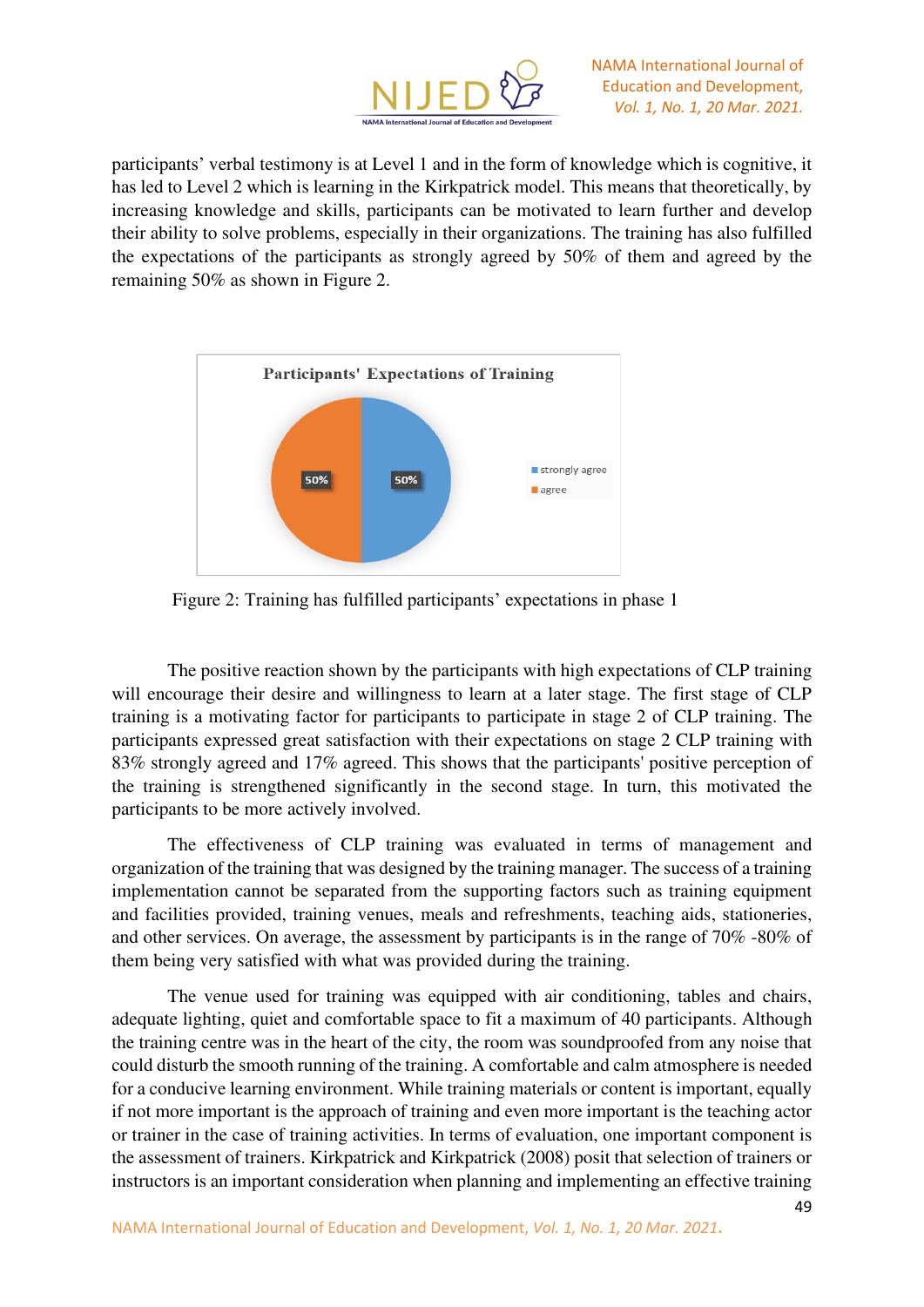

program. This means that the effectiveness of training is determined by the performance of the trainer and that the success of the training cannot be separated from the success of the trainer in delivering the training to the trainees.

There are several criteria for assessing a trainer's performance including his/her knowledge of the subject matter, desire in training, ability to communicate and skills to engage trainees to participate (Kirkpatrick and Kirkpatrick, 2008). In this study, 55% of the trainees gave a very satisfactory rating and 45% gave a satisfactory rate. In addition to the criteria above, there are other indicators that have been prepared by the NICE Foundation training management team and the research team including, how the trainer explains the material and facilitates the training participants' activities. CLP trainees reacted to the way the trainer explained the training material, 36% stated that it was very satisfying in the sense of being easily understood, 59% as satisfying in the sense of being easily understood and 5% answering as difficult to understand. (Figure 4). When the delivery of content is made easy to understand, it will greatly assist participants in absorbing the knowledge, and in turn, motivates and encourages participants to follow the entire session of the training. This is an indicator of effective communication skill that must be possessed by every teacher or trainer. Training is both science and art, the combination will make training interesting, fun, meaningful and impactful (Biech, 2017). Positive reactions from participants will stimulate them to continue participating in future learning activities.



Figure 4: Participant's evaluation of the trainer for the CLP training

The participant's assessment of the trainer is also based on how the trainer facilitated the whole training program. Based on direct observation by the research team at the training venue and documentation, the trainer started the training activities by implementing a learning contract as agreed between the trainer and all participants through exchanging ideas, sharing suggestions and advice. The result of the agreement was made into a joint rule that must be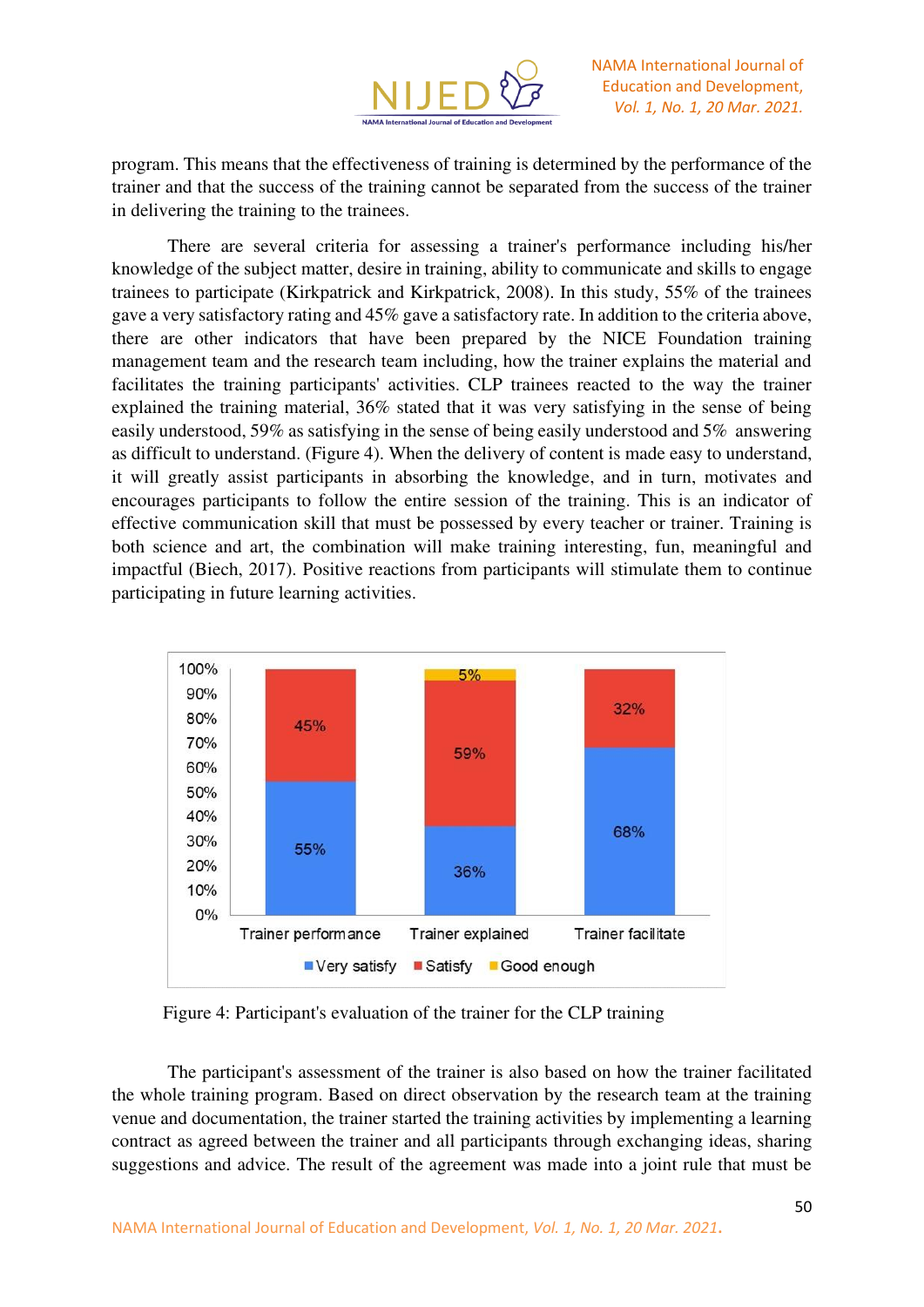

obeyed and implemented by all participants during the training. If there is a violation of the learning contract that has been mutually agreed upon, then the participant is given a penalty in the form of singing or recitation. This approach witnessed a training activity that is interrupted by a fun game. It was also emphasized that the training was to be conducted using a facilitation approach which encourages two-way communication between the trainer and trainees beginning with ice-breaking sessions followed by a short introduction about the training and related training materials that were distributed to all participants. Subsequently, brainstorming was conducted among participants facilitated by the trainer to talk about the concepts contained in the material that needs to be understood together. There were also group discussions where each group was required to present the group's consensus after which some conclusions would be reached.

The CLP training included a plenary discussion where participants were asked to identify the profiles and characteristics of CSOs from the ten foundations participating in the training including the purpose and the orientation of the foundation as well as problems faced by each foundation. The information was used as the basis of a problem-based learning (PBL) approach by the trainer to discuss possible solutions. A deep pattern of knowledge and experience sharing occurred between each group and among all training participants. Facilitation was also carried out by the trainer through a reflective approach where each participant was given the opportunity to reflect his/her strengths, weaknesses, obstacles, and challenges faced in the course of their work. Participants learned from their past experiences to find ways to strengthen their weaknesses and overcome the obstacles and challenges to improve future undertakings. It was a turning point for some which triggered changes to mindset and strategies for the better.

For mastering the material, simulation techniques and role-play were applied where each participant was asked to play the role of facilitator to explain to the other participants. This approach created a pleasant atmosphere while there was a process of internalizing ideas for each participant. The evaluation of the CLP training using Kirkpatrick's 4 level evaluation model showed that participants strongly agreed that there was an increase in knowledge and understanding of social entrepreneurship and related issues as well as social entrepreneurship management. The increment from knowledge to comprehension level was especially in terms of the tools that teach the structured and systematic concepts and techniques that are useful for mapping, diagnosing and analyzing problems, developing social projects, prototypes, and business models. Based on Bloom's Taxonomy, this represents an increase in one level of thinking ability from the previous level (Anderson and Krathwohl, 2001). The extent of participants' understanding of the training content was measured by how participants presented their work, handled, and responded to the questions by their trainer and peers.

Evaluation of level 3 training program in the form of behaviour change examines the impact of CLP training on the respective CSOs, the beneficiaries of the program. This includes several question indicators, namely (1) behaviour change to be more active in socializing social entrepreneurship, (2) behaviour change to be more consistent in acting towards social entrepreneurship (3) increased creativity in the implementation of social entrepreneurship, (4) increased responsibility in the implementation of social entrepreneurship. According to Kirkpatrick and Kirkpatrick (2008), at least four conditions are needed for any change to occur: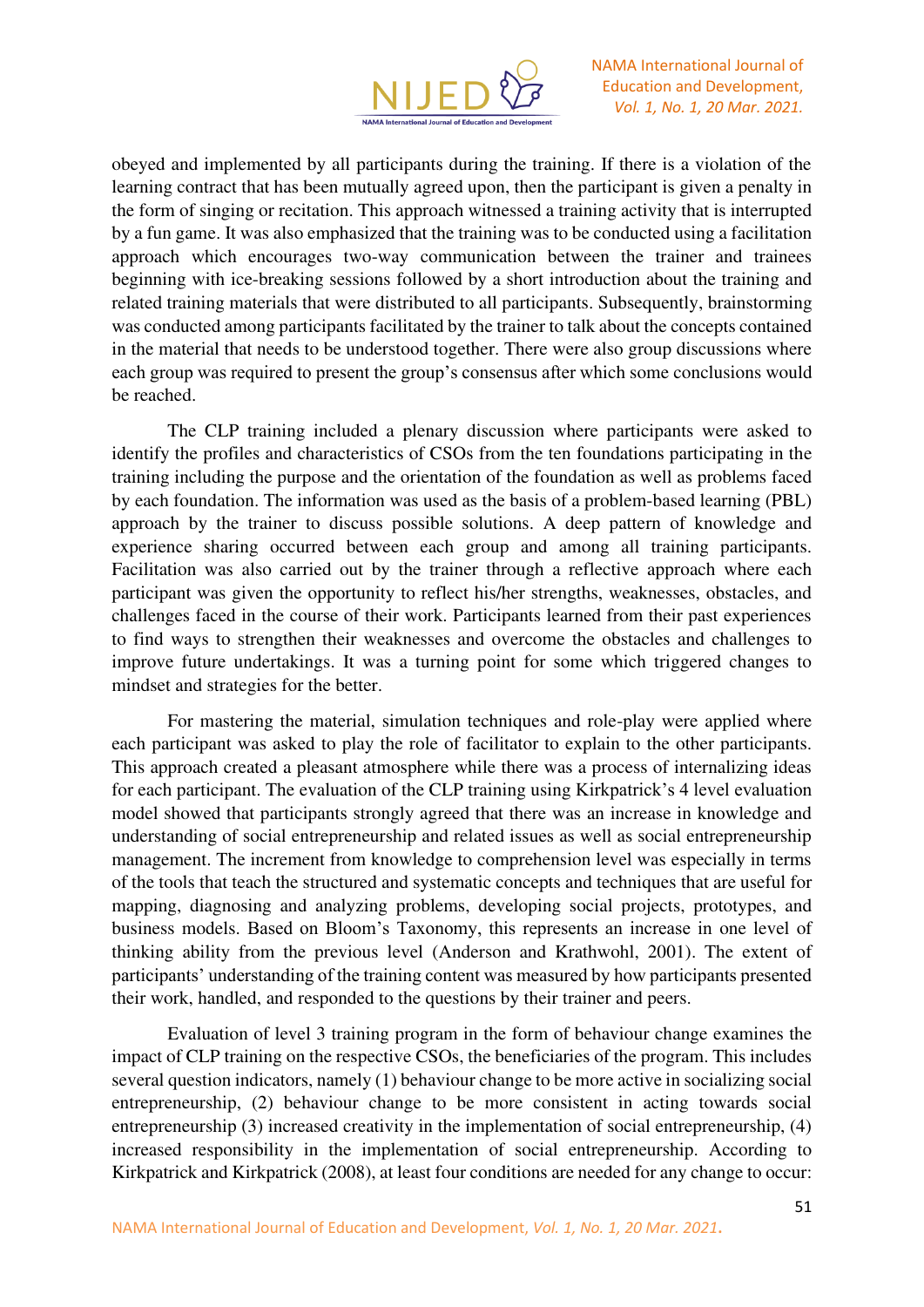

one must have a desire to change, one must know what one wants to do and how to do it, one must work in the right climate, and finally, one must be given appreciation for the changes he/she made. Training is only one form of intervention and that behaviour change takes time. In this study, although changes in behaviour from the training are yet to be seen directly, these changes are expected to occur if supported by a conducive environment given that participants are now equipped with knowledge and skills and are motivated and stimulated.

Finally, the evaluation of level 4 training program is to examine the results both in terms of outputs and impact of CLP training using the following indicators: (1) improvement in social entrepreneurship skills; (2) improvement in the ability to find solutions for problems faced by individuals in the organization; (3) increase in the ability to find solutions to problems faced by the organization, (4) increase in the ability to develop social entrepreneurship in the organization, (5) upgrade of ability to deal with environmental changes originating from within organizations, (6) the benefits of applying social entrepreneurship training materials to participant performance, and (7) the benefits of applying social entrepreneurship training materials to organizational performance.

The desired results in the form of increased knowledge, understanding and skills of trainees participating in CLP training have been confirmed by all participants in their evaluation at the end of the training. The CLP training output can be summarised as follows: gaining knowledge from the experience of other institutions and from practitioners; developing a new mindset for managing the institution; building networks among similar institutions; applying science for institutional development; using tools to map, analyze and solve problems; adding insights and motivation to the development of the foundation; increasing the knowledge and capacity as an organization; acquiring skills in managing institutions. It can be said that the training program was effective and beneficial for CSOs who took part in the training.

#### **Conclusion**

Overall, the goals/targets of the CLP training program facilitated by the NICE Foundation have been achieved based on the positive reaction from the training participants. The outputs of this program include added knowledge and skills in mapping and problem solving, stakeholder analysis, prototypes and business plans for pioneering business units and marketable and valuable product enhancements. Training impact is cognitive insight, new perspectives, motivation, and enthusiasm to improve and develop social entrepreneurship CSOs, and the courage to start economic businesses for social activities and creative products.

Participants' understanding was enhanced through the use of multiple approaches of training delivery which focused on two-way communications between participants and trainer as well as among participants themselves. The emphasis given to encourage participants active participation during the training was made possible by having brainstorming sessions, group discussions and individual presentation. The CLP training is found to be effective given there is increased knowledge, understanding and related skills. In addition, participants were indeed motivated to be involved in the activities of the training, encouraged to contribute and engage in class and to have an enjoyable learning experience.